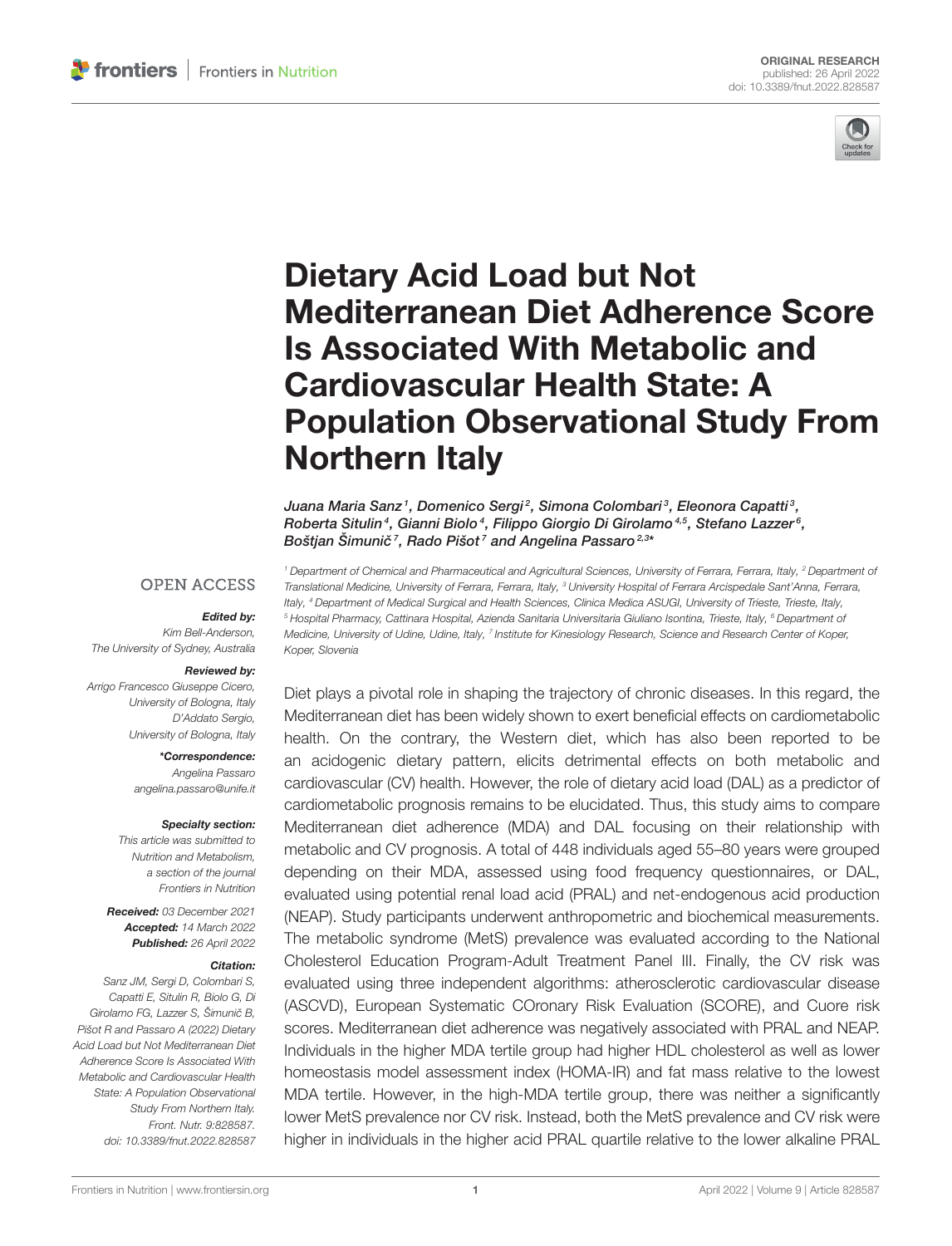quartile. Dietary acid load, especially assessed using PRAL but not MDA, was associated with indices of metabolic and CV prognosis. Thus, DAL assessed by 24-h dietary recalls may represent a better predictor of cardiometabolic health if compared to MDA evaluated using food frequency questionnaires.

Keywords: Mediterranean diet, dietary acid load, PRAL, NEAP, alkaline diet, acidic diet, metabolic syndrome, cardiovascular risk score

## INTRODUCTION

Obesity poses a huge threat to human health as well as a burden to the healthcare systems worldwide [\(1,](#page-8-0) [2\)](#page-8-1). In fact, obesity is a key risk factor for the development of metabolic syndrome (MetS), a constellation of cardiometabolic risk factors that include central obesity, impaired glucose tolerance and insulin resistance, dyslipidemia, and hypertension [\(3\)](#page-8-2). Unhealthy dietary patterns, alongside physical inactivity, represent the primary environmental factors to blame for the ramping up of the obesity epidemic and its cardiometabolic comorbidities. In fact, the consumption of long-chain saturated fatty acids, sugar, and processed foods, typical of the Western diet, has been widely reported to impair cardiometabolic health by fostering obesity, insulin resistance, and cardiovascular (CV) disease [\(4–](#page-8-3)[6\)](#page-9-0). On the contrary, the Mediterranean diet (MD) exerts a beneficial effect on metabolic as well as CV health [\(7,](#page-9-1) [8\)](#page-9-2). This is because this dietary pattern is characterized by a wide consumption of plant foods (fruit, vegetables, legumes, nuts and seeds, cereals, and preferably wholegrain); the choice of seasonal, fresh, and locally grown products; the use of olive oil as the main source of added lipids; low to moderate amounts of dairy products (mainly lowfat), poultry, fish, and eggs; and a moderate intake of red wine and limited consumption of red meat and sugar [\(9\)](#page-9-3). In concomitance with the abundance of these food groups, this dietary pattern is also abundant in a variety of food bioactives, including polyphenols, monounsaturated and polyunsaturated fatty acids, whose combinations contribute to the health-promoting effects of the MD [\(10\)](#page-9-4).

Despite the well-documented effects of the MD on health, the adherence to this dietary pattern is declining [\(11\)](#page-9-5) in favor of the Western diet, even in the Mediterranean area. The Western diet is a dietary pattern characterized by increased consumption of sugary drinks, red meat, highly processed foods, high-glycemic-index carbohydrates, and long-chain saturated fatty acids [\(12\)](#page-9-6), which, as already mentioned, are metabolically detrimental. This trend is accompanied by a rise in the acid load of the diet due to an increase in protein intake, which is paralleled by a concomitant decrease in the consumption of alkalis derived from fruits and vegetables. Dietary acid load (DAL) can be computed by using different algorithms, such as potential renal acid load (PRAL) based on dietary protein, phosphorus, potassium, calcium, and magnesium intake and net-endogenous acid production (NEAP) based on protein and potassium intake.

Low and negative PRAL as opposed to high (positive) PRAL are the results of "alkaline and acidic diet," respectively. The concept that an acidic diet is associated with negative health outcomes is rampant among the public, but scientific evidence in this context remains to be consolidated and is mainly limited to the effect of DAL on bone mass and kidney stones. In fact, the effects of an acidic diet (with high PRAL values) on pathological conditions, such as hypertension, diabetes, and CV disease, are yet to be fully elucidated [\(13,](#page-9-7) [14\)](#page-9-8) and remain a matter of contention [\(15–](#page-9-9)[17\)](#page-9-10). While the MD has been widely demonstrated to elicit positive effects on cardiometabolic health [\(18](#page-9-11)[–20\)](#page-9-12) and may decrease DAL, it remains to identify a putative association between the MD and DAL, assessed using PRAL or NEAP. At present, there is no data in the literature that compare the impact of MDA and DAL on metabolic and CV health.

Thus, the aim of this study is to investigate the relationship between MDA or DAL and indices of metabolic and CV prognosis, such as the prevalence of MetS and CV risk in an Italian adult population.

#### SUBJECTS AND METHODS

#### **Participants**

A total of 459 free-living individuals aged 55–80 years and able to walk for 2 km without any aids were enrolled in the Physical Activity and Nutrition for Quality Aging (PANGeA) study in Gemona, Trieste, and Ferrara between 2013 and 2014 [\(https://ec.europa.eu/regional\\_policy/en/projects/italy/](https://ec.europa.eu/regional_policy/en/projects/italy/pangea-keeping-an-aging-population-moving) [pangea-keeping-an-aging-population-moving\)](https://ec.europa.eu/regional_policy/en/projects/italy/pangea-keeping-an-aging-population-moving). Subjects having cancer, a history of hospitalization in the last 12 months, or who were taking anticoagulants were excluded. PANGEeA's participants with missing food frequency questionnaire were excluded from this study ( $N = 2.4\%$ ; **[Supplementary Figure 1](#page-8-4)**). The remaining 448 subjects were clinically evaluated through interviews and physical examinations and underwent blood sampling and anthropometric measurements. The characteristics of the study population are reported in **[Table 1](#page-2-0)**.

Written informed consent was obtained from each patient with no personal information being available to the authors (blinding). Strengthening the reporting of observational studies in epidemiology (STROBE) guidelines were followed to report observational data as well as for the preparation of this manuscript. To decrease the risk of selection bias, study participants were consecutively recruited and included in the study. Furthermore, to decrease the risk of bias, trained specific investigators were designed for the assessment of each outcome independently of the recruitment center.

This study was approved by the National Ethical Committee of the Slovenian Ministry of Health on 17 April 2012, under the acronym IR-aging 1200, and it conformed to the ethical principles for medical research involving human subjects as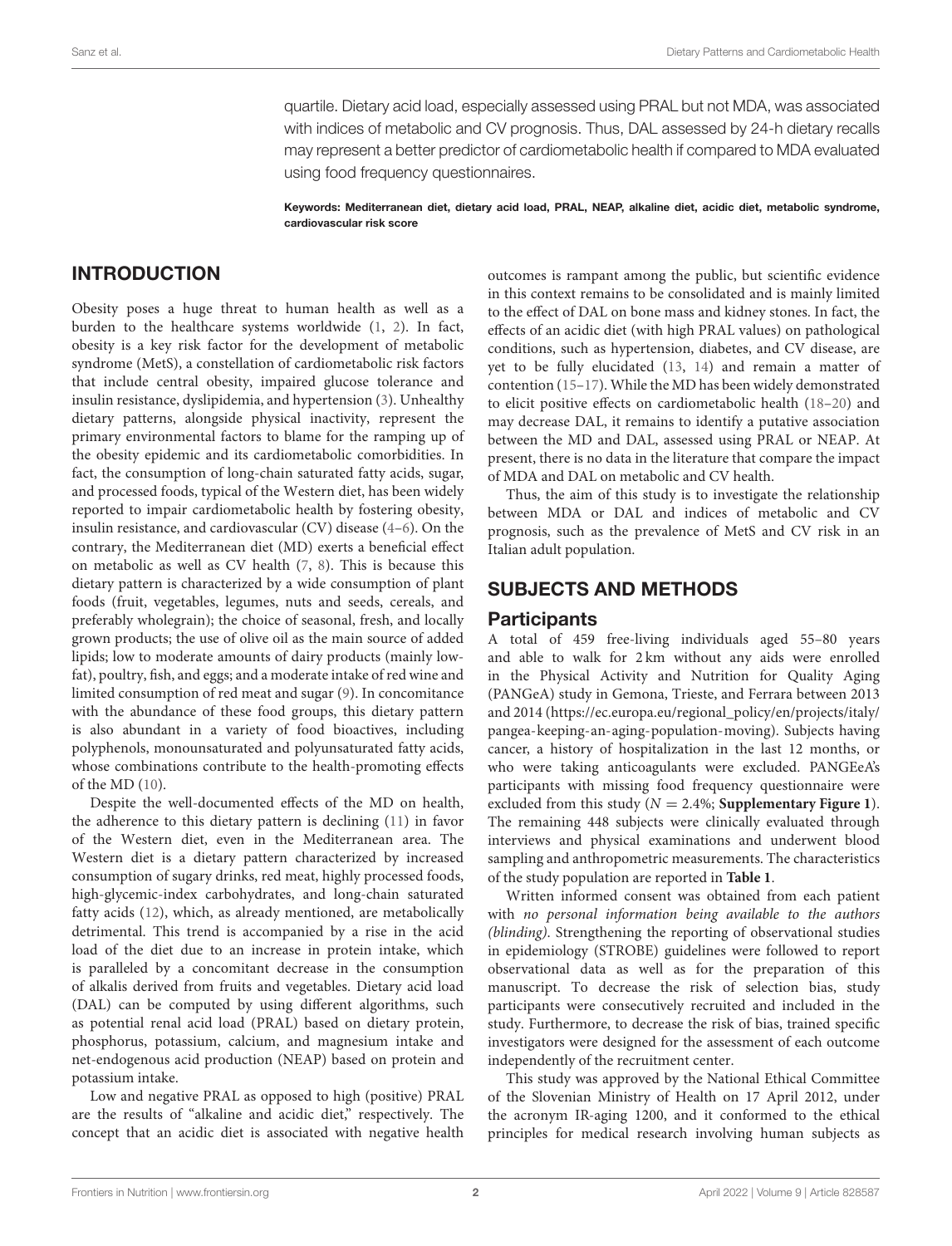#### <span id="page-2-0"></span>TABLE 1 | Characteristics of the study population.

|                                    | Media $\pm$ SD                |
|------------------------------------|-------------------------------|
|                                    | Median (95% CI)<br>Number (%) |
| Subjects, number                   | 448                           |
| Age, years                         | $66.6 \pm 4.7$                |
| Sex Female, number (%)             | 248 (55.4)                    |
| Smoke, number (%)                  | 41 (9.2)                      |
| BMI (kg/mq)                        | $26.6 + 3.8$                  |
| Cardiovascular disease, number (%) | 19(4.3)                       |
| Hypertension, number (%)           | 135 (30.1)                    |
| Diabetes Mellitus, number (%)      | 23(5.1)                       |
| Metabolic syndrome, number (%)     | 72 (16.1)                     |
| History cancer, number (%)         | 31(6.9)                       |
| SBP (mmHg)                         | $139 \pm 19$                  |
| DBP (mmHg)                         | $85 \pm 10$                   |
| <b>MDA</b> score                   | 17.0 (13.0-21.0)              |
| PRAL (mEg/day)                     | $6.6(-23.7-36.6)$             |
| NEAP (mEg/day)                     | 45.9 (21.7-78.8)              |

SD, standard deviation; CI, confidence interval; BMI, body mass index; MDA, Mediterranean diet adherence; SBP, systolic blood pressure; DBP, diastolic blood pressure; PRAL, potential renal acid load; NEAP, net-endogenous acid production.

required by the 2013 Review of the Helsinki Declaration of Helsinki—Ethical Principles for Medical Research Involving Human Subjects.

#### Dietary Assessment

#### Assessment of Mediterranean Diet Adherence

Mediterranean diet adherence was based on a food frequency questionnaire administered to study participants by trained interviewers (nutrition expert medical doctors). The food frequency questionnaire encompassed a 90-item food and beverage list and allowed participants to indicate the consumption frequency of these items as follows: multiple times/day; 1 time/day; 5–6 times/week; 2–4 times/week; 1 time/week; 1–3 times/month, and never. To assess MDA, the consumption frequency of the following 13 main food categories was taken into consideration: milk and dairy products, cereals and grain products, vegetables, legumes, fruits, olive oil, white meat, red and processed meat, fish, sweets and desserts, nuts and seeds, and wine. Scores of zero, one, or two points indicated a low, medium, or high adherence to the MD pyramid, respectively (**[Supplementary Table 1](#page-8-4)**). The MDA was the sum of single category scores (MDA range: 0–26 points). Scores were based on the dietary guidelines of the MD [\(9\)](#page-9-3).

#### 24-H Recall and DAL

Nutritional assessment was conducted through two repeated 24 h dietary recalls, which is a retrospective and quantitative method to gather information about foods and beverages consumed by the participants in 24 h prior to the visit. Two recalls were collected by trained interviewers as follows: the first one personally on the day of the visit and the second one after 2 months over the phone. Data from 24-h recall were analyzed using the nutrient analysis software Winfood<sup>(R)</sup> PRO 3.9.x (Medimatica Surl, Teramo, Italy) to obtain total energy and macro and micronutrients intake for each individual interview. Results were the average of the two 24-h recalls.

Data relative to nutrient intake were used to determine DAL by two algorithms, yielding PRAL [\(21\)](#page-9-13) and NEAP [\(22\)](#page-9-14).

$$
PRAL\left(\frac{mEq}{d}\right) = 0.4888 \cdot \text{protein}\left(\frac{g}{d}\right)
$$
  
+ 0.0366 \cdot \text{phosphorus}\left(\frac{mg}{d}\right)  
- 0.0205 \cdot \text{potassium}\left(\frac{mg}{d}\right)  
- 0.0125 \cdot \text{calcium}\left(\frac{mg}{d}\right)  
- 0.0263 \cdot \text{magnesium}\left(\frac{mg}{d}\right) (1)  
NEAP\left(\frac{mEq}{d}\right) = 54.5 \cdot \frac{\text{protein}\left(\frac{g}{d}\right)}{\text{notassium}\left(\frac{mEq}{d}\right)} - 10.2 (2)

potassium  $\left(\frac{mEq}{d}\right)$ 

d

#### Anthropometric Measurements

d

Anthropometric characteristics were evaluated in participants wearing light clothing with no restrictive underwear and no shoes.

Anthropometric measures included body mass index (BMI); body weight rounded to the nearest 100 g; height, waist, and hip circumferences all rounded to the nearest 0.1 cm; waist circumference measured around the smallest circumference between the lowest rib and iliac crest; hip circumference measured horizontally at the level of the greatest lateral extension of the hips.

#### Bioelectrical Impedance Analysis (BIA)

Body composition (total body water, fat mass, free fat mass, muscle cells, and body cell mass) and basal metabolic rate were estimated by the same trained staff member, using bioimpedance with a tetrapolar impedance meter (BIA101, Akern, Florence, Italy) according to the manufacturer's instructions [\(23\)](#page-9-15). All measures were conducted with the patient lying down, after 8 h fasting.

#### Biochemical Analysis

Blood samples were collected after an overnight fast and centrifuged at 1,600  $\times$  g for 15 min at 4 $\degree$ C to obtain serum or plasma. Samples were aliquoted and stored at 80◦C until use.

Total cholesterol, HDL cholesterol, triglycerides, glucose, and insulin were assayed using standard enzymatic-colorimetric methods [\(24\)](#page-9-16). LDL cholesterol was calculated using Friedewald's formula [\(25\)](#page-9-17). Insulin resistance was assessed using the homeostasis model assessment index (HOMA-IR) which was computed as follows [\(25\)](#page-9-17):

HOMA – IR index = 
$$
\frac{\text{glucose}\left(\frac{mmol}{l}\right) \cdot \text{insulin}(\frac{mU}{l})}{22.5}
$$
 (3)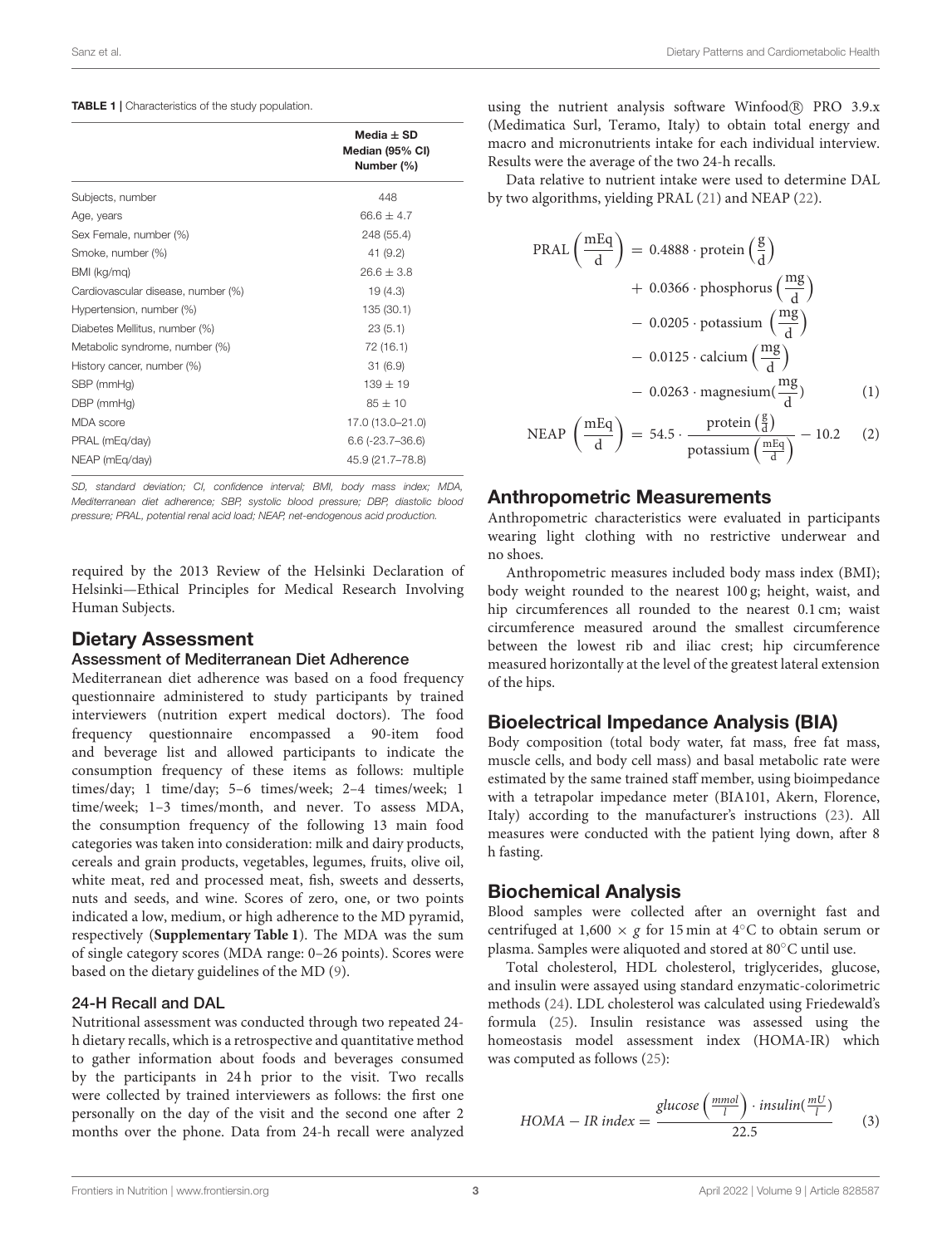#### MetS Score

Metabolic syndrome was defined according to the National Cholesterol Education Program-Adult Treatment Panel III (NCEP ATP III) and diagnosed in the presence of three or more of the following five criteria: (1) waist circumference  $\geq$  102 cm in men or ≥88 cm in women; (2) the use of antihypertensive medications, systolic blood pressure ≥130 mmHg or diastolic blood pressure  $\geq$ 85 mmHg; (3) fasting triglycerides level  $\geq$ 150 mg/dl or taking antihyperlipidaemic drugs; (4) fasting HDL cholesterol  $\leq 40$  mg/dl in men or  $\leq 50$  mg/dl in women or pharmacological treatment for low HDL cholesterol; and (5) fasting blood glucose  $\geq$ 110 mg/dl or taking hypoglycaemic medications [\(26\)](#page-9-18). MetS score ranged from 0 to 5 depending on the number of positive criteria.

## Evaluation of CV Risk

The probability of having a major CV event in the 10 years post assessment was estimated for study participants without a history of CV disease  $(N = 429)$ , using the following major CV risks scores: (a) atherosclerotic cardiovascular disease (ASCVD) risk score developed by the American College of Cardiology/American Heart Association Atherosclerotic Cardiovascular Disease (ACC/AHA ASCVD) and applicable to individuals aged 40–79 years [\(27\)](#page-9-19); (b) European Systematic COronary Risk Evaluation (SCORE) developed by the European Society of Cardiology and applicable to individuals aged 45– 64 years [\(28\)](#page-9-20). The number of participants of this study with an age below 65 was 203; given the considerable impact on the participant number, the score was calculated regardless of age; and (c) Cuore risk score (Progetto CUORE individual score, National Institute of Health, Italy), based on Italian epidemiological data and applicable to individuals aged 35–69 years [\(29,](#page-9-21) [30\)](#page-9-22).

The variables included in the calculation of those scores were age, gender, current smoking habit, TC, HDL-C (except for the European SCORE), systolic blood pressure, diagnosis of hypertension or pharmacological treatment of hypertension, and diagnosis of diabetes or taking hypoglycemic medications (except for the European SCORE). Participants with a history of CV events were excluded from risk estimation  $(N = 19)$ .

#### Statistical Analysis

Continuous variables were analyzed for normal distribution using Shapiro–Wilk tests and expressed as mean  $\pm$  standard deviation (SD) or median (95% confidence interval, CI) for normally and non-normally distributed variables, respectively. One-way ANOVA or Kruskal–Wallis tests were used to assess overall differences between groups, and Dunnet or Mann– Whitney tests were performed for comparisons between extreme tertiles or quartiles (high MDA vs. low MDA and strong PRAL vs. alkaline PRAL). Categorical variables were compared with exact Fisher or chi-squared tests. Spearman's correlation coefficient was used to test the association between MDA, PRAL, or NEAP and the parameters of interest. A *p*-value of  $\leq 0.05$  was considered statistically significant.

Missing data for each variable of interest did not exceed 5%.

## RESULTS

## Study Population and Dietary Assessment

Assessment of MDA revealed that only 20 individuals included in the study (4.5%) had a score lower than 13 points (the arithmetic means of the 0–26 MDA range), while half of the study participants had an MDA score ranging between 15 and 18 points (**[Table 1](#page-2-0)**). The scores of the 13 main food categories used to calculate the MDA score are reported in **[Supplementary Table 1](#page-8-4)**. Compliance with the guidelines set out in the MD pyramid was higher for the consumption of vegetables, milk and dairy products, wheat, and fruit (**[Supplementary Table 2](#page-8-4)**). Instead, the lowest compliance was observed relative to the consumption of nuts and sweets. Another poorly followed MD recommendation concerned the consumption of processed and red meat. The minimum score (zero) for the consumption of these foods was obtained by 176 participants (39.3%), of which 6 (1.3%) almost never ate red or processed meat, while the other 169 (37.7%) ate it more than 4 times a week.

Correlation analysis between MDA score, PRAL, and NEAP as well as energy, micronutrient, and macronutrient intake is depicted in **[Table 2](#page-4-0)**. MDA correlated negatively with PRAL and NEAP. There was no association between the total energy intake and MDA. Instead, greater adherence to MD was positively associated with the intake of total dietary fiber; oligosaccharides; microelements such as calcium, potassium, phosphorous, iron, and zinc; and vitamins such as riboflavin, thiamine, vitamin C, and vitamin E. Furthermore, MDA was correlated positively with alcohol intake, which is in agreement with the fact that the mild and regular consumption of wine at mealtimes is one of the cornerstones of the MD.

As expected, there was a strong positive and statistically significant correlation between PRAL and NEAP. These DALrelated parameters showed a positive association with the intake of total calories, protein, starch, lipid (total cholesterol and saturated lipid), sodium, and phosphorous. On the contrary, an increase in DAL was associated with a decrease in the intake of oligosaccharides, total dietary fiber, potassium, and some vitamins (folic acid, thiamine, vitamin B6, vitamin C, vitamin A, and vitamin E). Despite both PRAL and NEAP being related to DAL, there were differences between these DAL proxies. Only PRAL was positively correlated with monounsaturated and polyunsaturated fatty acids, niacin, and vitamin D intake, while only NEAP was negatively correlated with tiamin (**[Table 2](#page-4-0)**).

# Anthropometrics, Body Composition, and Metabolic Parameters

To investigate the effects of dietary habits on selected health outcomes, PRAL was divided into quartiles to associate this parameter with an alkaline, neutral, slightly acidic, or strongly acidic diet (alkaline PRAL, neutral PRAL, light PRAL, and strong PRAL, respectively). Similar to PRAL, NEAP was divided into quartiles. Instead, the MDA score range of the study participants was too tight to separate them into quartiles; therefore, they were divided into tertiles as follows: low MDA, medium MDA, and high MDA.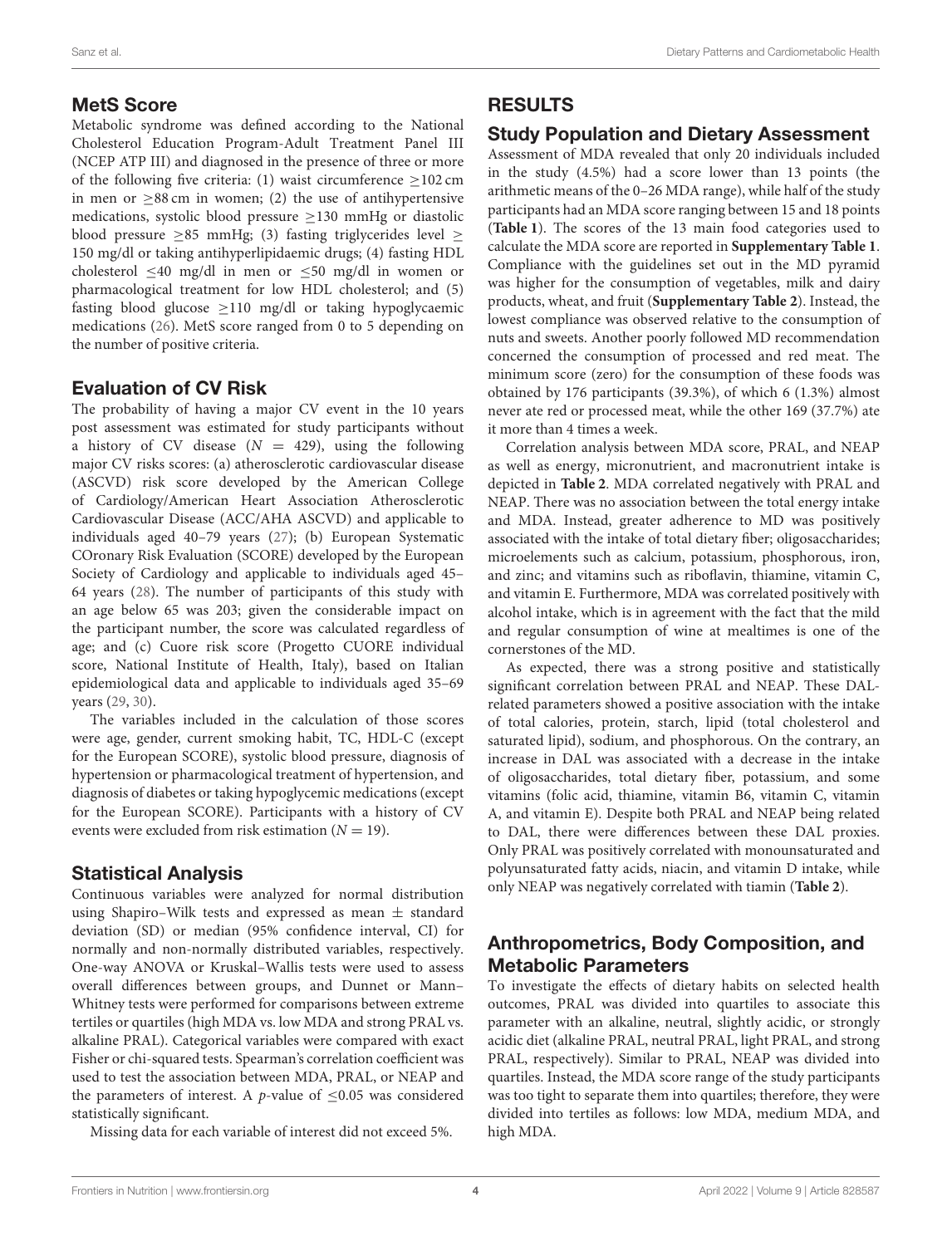<span id="page-4-0"></span>TABLE 2 | Correlation between MDA score, PRAL or NEAP, and dietary parameters.

|                                     | <b>MDA</b>  |         | PRAL (mEq/day) |         | NEAP (mEq/day) |         |  |
|-------------------------------------|-------------|---------|----------------|---------|----------------|---------|--|
|                                     | $r_{\rm S}$ | p-value | $r_S$          | p-value | $r_S$          | p-value |  |
| <b>MDA</b> score                    |             |         | $-0.122**$     | 0.010   | $-0.158**$     | 0.001   |  |
| PRAL (mEq/day)                      | $-0.122**$  | 0.010   |                |         | $0.859**$      | 0.000   |  |
| NEAP (mEq/day)                      | $-0.158**$  | 0.001   | $0.859**$      | 0.000   |                |         |  |
| <b>Total calories</b><br>(kcal/day) | 0.032       | 0.500   | $0.243**$      | 0.000   | $0.156**$      | 0.001   |  |
| Alcol (kcal/day)                    | $0.179**$   | 0.000   | 0.050          | 0.290   | 0.008          | 0.863   |  |
| Protein (g/day)                     | 0.078       | 0.102   | $0.413**$      | 0.000   | $0.375**$      | 0.000   |  |
| Lipid (g/day)                       | $-0.001$    | 0.988   | $0.202**$      | 0.000   | $0.170**$      | 0.000   |  |
| Carbohydrates<br>(g/day)            | 0.013       | 0.786   | 0.085          | 0.072   | $-0.002$       | 0.969   |  |
| Starch (g/day)                      | $-0.097*$   | 0.041   | $0.158**$      | 0.001   | $0.127**$      | 0.007   |  |
| Oligosaccharides<br>(g/day)         | $0.174***$  | 0.000   | $-0.253**$     | 0.000   | $-0.324**$     | 0.000   |  |
| Total fiber (g/day)                 | $0.216**$   | 0.000   | $-0.272**$     | 0.000   | $-0.336**$     | 0.000   |  |
| Cholesterol<br>(mg/day)             | 0.040       | 0.403   | $0.320**$      | 0.000   | $0.241**$      | 0.000   |  |
| Saturated fatty<br>acids (g/day)    | $-0.033$    | 0.482   | $0.258**$      | 0.000   | $0.204**$      | 0.000   |  |
| PUFAs (g/day)                       | 0.044       | 0.351   | $0.101*$       | 0.032   | 0.015          | 0.757   |  |
| MUFAs (g/day)                       | 0.074       | 0.120   | $0.117*$       | 0.014   | 0.069          | 0.146   |  |
| Calcium (mg/day)                    | $0.140**$   | 0.003   | 0.069          | 0.146   | 0.030          | 0.522   |  |
| Sodium (mg/day)                     | $-0.041$    | 0.383   | $0.169**$      | 0.000   | $0.142**$      | 0.003   |  |
| Potassium<br>(mg/day)               | $0.195**$   | 0.000   | $-0.381**$     | 0.000   | $-0.518**$     | 0.000   |  |
| Phosphorus<br>(mg/day)              | $0.107*$    | 0.024   | $0.412**$      | 0.000   | $0.119*$       | 0.012   |  |
| Magnesium<br>(mg/day)               | 0.046       | 0.605   | 0.224          | 0.791   | $-0.110$       | 0.217   |  |
| Iron (mg/day)                       | $0.120*$    | 0.011   | 0.032          | 0.497   | $-0.056$       | 0.237   |  |
| Zinc (mg/day)                       | $0.094*$    | 0.046   | 0.081          | 0.086   | $-0.031$       | 0.513   |  |
| Folic acid<br>(mcg/day)             | 0.082       | 0.084   | $-0.186**$     | 0.000   | $-0.309**$     | 0.000   |  |
| Niacin (mg/day)                     | 0.041       | 0.384   | $0.173**$      | 0.000   | 0.017          | 0.725   |  |
| Riboflavin<br>(mg/day)              | $0.120*$    | 0.011   | 0.044          | 0.356   | $-0.052$       | 0.276   |  |
| Tiamin (mg/day)                     | 0.087       | 0.067   | $-0.052$       | 0.271   | $-0.129**$     | 0.006   |  |
| Vitamin A<br>(mcg/day)              | $0.094*$    | 0.048   | $-0.165**$     | 0.000   | $-0.232**$     | 0.000   |  |
| Vitamin B6<br>(mg/day)              | 0.044       | 0.364   | $-0.101*$      | 0.037   | $-0.257**$     | 0.000   |  |
| Vitamin C (mg/day)                  | $0.206**$   | 0.000   | $-0.473**$     | 0.000   | $-0.528**$     | 0.000   |  |
| Vitamin D (mg/day)                  | 0.006       | 0.892   | $0.120*$       | 0.011   | 0.020          | 0.669   |  |
| Vitamin E (mg/day)                  | $0.163**$   | 0.001   | $-0.168**$     | 0.000   | $-0.255**$     | 0.000   |  |

MDA, Mediterranean diet adherence; PRAL, potential renal acid load; NEAP, net-endogenous acid production; rs, Spearman correlation coefficient; PUFAs, polyunsaturated fatty acids; MUFAs, monounsaturated fatty acids. \*p-value < 0.05; \*\*p-value  $< 0.01$ .

Participants in the low-MDA tertile, relative to individuals in the high-MDA tertiles, had a higher BMI and fat mass; a worse metabolic profile marked by higher triglyceride concentrations, lower HDL cholesterol, and higher HOMA-IR values. Furthermore, study participants in the low-MDA tertile had a higher DAL, as assessed by NEAP, compared to participants in the high-MDA tertile (**[Table 3](#page-5-0)**). Despite the rest of the parameters analyzed did not reach statistical significance between MDA tertiles, the differences in waist circumference, triglycerides, and PRAL tended to be significant when comparing individuals in the low- and high-MDA tertiles ( $p = 0.052$ ,  $p =$ 0.069, and  $p = 0.056$ , respectively).

When DAL was used to compare the metabolic and anthropometric characteristics of the study participants, individuals in the highest PRAL quartile (strong PRAL) (**[Table 4](#page-6-0)**) were characterized by lower total, LDL, and HDL cholesterol concentrations; higher waist circumference; free fat mass; glucose concentration; and HOMA-IR (**[Table 4](#page-6-0)**). Anthropometric data analysis revealed higher basal metabolic rate, muscle cell, and body cell mass in strong PRAL vs. alkaline PRAL.

#### MetS Score

Mediterranean diet adherence tertiles and PRAL quartiles were also used to evaluate the impact of the MDA and DAL on MetS prevalence and MetS score (**[Figure 1](#page-6-1)**, **[Supplementary Tables 3A,B](#page-8-4)**). MetS prevalence was not significantly affected by MDA, with a similar trend being observed for the MetS score. Instead, individuals in the strong PRAL quartile had a higher prevalence of the MetS, which is explained by an increase in the number of participants with positive criteria for MetS diagnosis, including blood pressure, triglycerides, and fasting glucose. Similar results were obtained by stratifying the study participants according to NEAP values.

#### CV Risk Score

The effect of eating habits on CV risk was evaluated by considering 3 different calculation risk tools (**[Table 5](#page-7-0)**, **[Supplementary Table 4](#page-8-4)**). As described for MetS, MDA did not affect the CV risk score independently of the algorithm used. On the contrary, the strong PRAL group had significantly higher ASCVD and CUORE scores relative to alkaline PRAL. The European SCORE (ESC) risk score was also higher in participants in the strong PRAL quartile, but it did not reach significance  $(p)$ = 0.067). Higher NEAP was associated with higher ASCVD and CUORE scores (**[Supplementary Table 4](#page-8-4)**).

#### **DISCUSSION**

This study aimed at shedding light on the relationship between MetS, estimated CV risk, and dietary habits, with a particular focus on MDA and DAL.

The results reported in this study indicate that the MDA score negatively correlates with DAL. Nonetheless, despite MDA being associated with an improvement in some metabolic health parameters, a higher MDA score was not concomitant with a lower prevalence of MetS or a decrease in CV risk, an effect which was observed in the study participants consuming diets with a low DAL. The statistical analyses have generally shown similar results for PRAL and NEAP, but with a higher statistical power for PRAL.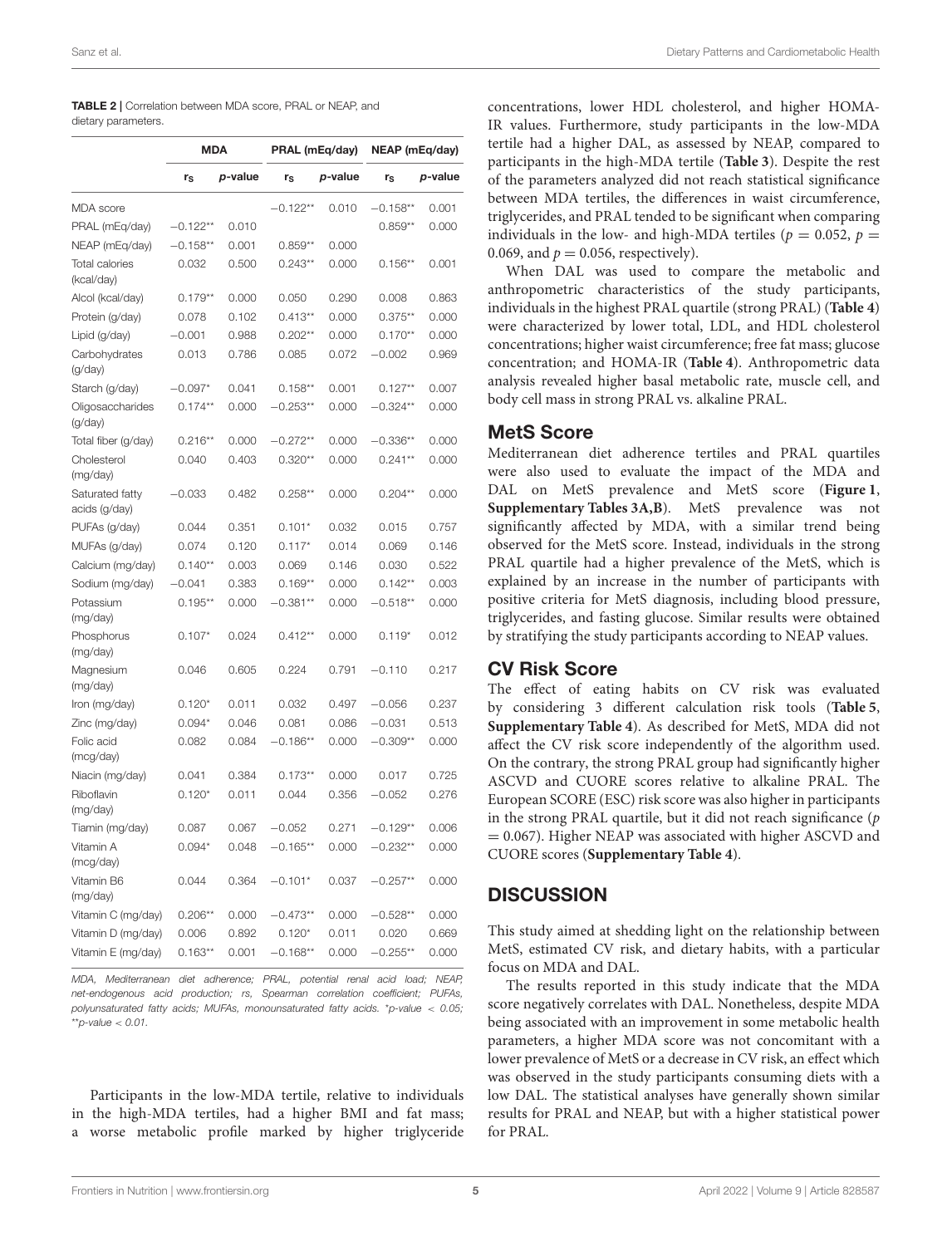<span id="page-5-0"></span>

|                      | Low-MDA                 | Medium-MDA               | High-MDA                | #p-value  | §p-value  |
|----------------------|-------------------------|--------------------------|-------------------------|-----------|-----------|
| N                    | 136                     | 137                      | 173                     |           |           |
| MDA score            | 14.0 (11.0-15.0)        | 17.0 (16.0-17.0)         | 19.0 (18.0-22.3)        |           |           |
| PRAL (mEg/day)       | $10.0 (-24.8 - 43.2)$   | $8.2$ ( $-19.4 - 36.8$ ) | $4.5(-25.6-33.6)$       | 0.152     | 0.056     |
| NEAP (mEq/day)       | 48.5 (20.5-84.7)        | 45.0 (23.8-75.2)         | 42.7 (20.8-78.6)        | $0.025*$  | $0.008**$ |
| Age (years)          | 66.0 (60.0-74.2)        | 65.0 (61.0-75.0)         | 66.0 (60.0-76.0)        | 0.174     | 0.092     |
| SBP (mmHq)           | 136.0 (112.7-173.0)     | 138.2 (111.6-178.0)      | 135.7 (107.0-171.5)     | 0.326     | 0.408     |
| DBP (mmHg)           | 86.2 (73.3-100.4)       | 83.7 (66.9-104.0)        | 83.3 (69.2-102.0)       | 0.324     | 0.127     |
| TG (mg/dL)           | 97.0 (55.2-208.4)       | 89.0 (45.0-168.4)        | 90.0 (49.3-179.0)       | 0.072     | 0.069     |
| Total-C (mg/dL)      | $218.1 \pm 39.9$        | $213.2 \pm 38.6$         | $218.2 \pm 36.8$        | 0.470     | 1.000     |
| LDL-C (mg/dL)        | $133.4 \pm 32.6$        | $125.3 \pm 35.7$         | $130.5 \pm 32.8$        | 0.145     | 0.698     |
| HDL-C (mg/dl)        | $62.8 \pm 15.4$         | $68.8 \pm 18.1$          | $68.4 \pm 17.9$         | $0.005**$ | $0.010*$  |
| Glucose (mg/dL)      | 95.0 (80.8-142.6)       | 98.0 (76.0-126.6)        | 97.0 (80.0-123.6)       | 0.762     | 0.771     |
| Insulin (mU/L)       | $8.6(3.8 - 23.7)$       | $7.8(3.6 - 19.2)$        | $7.5(3.4 - 19.4)$       | $0.043*$  | $0.013*$  |
| HOMA-IR              | $2.0(0.8 - 6.5)$        | $1.8(0.8 - 5.5)$         | $1.8(0.8 - 5.5)$        | 0.074     | $0.027*$  |
| BMI (kg/mq)          | 26.9 (21.3-34.3)        | 25.8 (21.5-34.1)         | 26.1 (20.7-32.8)        | $0.038*$  | $0.014*$  |
| Waist circ. (cm)     | 93.0 (76.7-112.2)       | 92.0 (75.9-113.0)        | 91.0 (73.6-110.9)       | 0.139     | 0.052     |
| BMR (Kcal/day)       | 1,400.5 (1211.1-1705.0) | 1,448.0 (1225.3-1664.9)  | 1,358.0 (1218.8-1675.8) | 0.266     | 0.220     |
| Free Fat Mass (%)    | 64.4 (53.1-74.0)        | 64.7 (52.1-76.2)         | 64.9 (54.5-74.4)        | 0.306     | 0.132     |
| Free Fat Mass (kg)   | 45.9 (34.6-66.2)        | 45.6 (34.9-61.9)         | 43.0 (34.3-62.2)        | 0.289     | 0.234     |
| Fat Mass (%)         | 35.6 (26.0-46.9)        | 35.3 (23.8-47.9)         | 35.1 (25.6-45.5)        | 0.306     | 0.132     |
| Fat Mass (kg)        | 26.0 (17.3-39.9)        | 24.5 (15.7-41.6)         | 23.4 (15.0-37.9)        | $0.030*$  | $0.008**$ |
| Total body water (L) | 35.9 (27.7-50.1)        | 36.1 (27.9-49.5)         | 34.1 (27.5-49.6)        | 0.286     | 0.265     |
| Muscle Mass (kg)     | 28.2 (20.4-41.0)        | 29.1 (20.8-39.6)         | 26.8 (20.5-39.9)        | 0.339     | 0.217     |
| Body Cell Mass (kg)  | 22.7 (16.2-33.2)        | 23.7 (16.4-32.7)         | 21.0 (16.2-32.0)        | 0.263     | 0.182     |

Data are expressed as mean ±SD or median (95% CI).<sup>#</sup>p-value is based on ANOVA or Kruskal–Wallis test to compare the three MDA subgroups. <sup>§</sup>p-value is based on Dunnet or Mann–Whitney test to compare low MDA against high MDA. SD, standard deviation; CI, confidence interval; MDA, Mediterranean diet adherence; PRAL, potential renal acid load; NEAP, net-endogenous acid production; SBP, systolic blood pressure; DBP, diastolic blood pressure; TG, triglycerides; Total-C, total cholesterol; LDL-C, low-density lipoprotein cholesterol; HDL-C, high-density lipoprotein cholesterol; HOMA-IR, homeostatic model assessment for insulin resistance; BMI, body mass index; Waist-circ, waist circumference; BMR, basal metabolic rate. \*p-value  $<$  0.05; \*\*p-value  $<$  0.01.

At present, to our knowledge, no study has analyzed the relationship between MDA score, DAL, and cardiometabolic health, especially to test the possibility that some of the metabolic benefits of the MD may be dependent on its low DAL. However, Bullò and coworkers [\(31\)](#page-9-23) partially addressed this matter by investigating the effects of a 1-year intervention with an MD supplemented with olive oil or nuts on bone health. The authors reported a decrease in PRAL and NEAP values in the participants eating an MD supplemented with olive oil and an increase in those consuming an MD integrated with nuts [\(31\)](#page-9-23). This is in line with the findings of this study, in which a higher MDA score was associated with lower PRAL and NEAP and the fact that the study participants reported high olive oil and low nut consumption.

The health-promoting effects ascribed to the MD appear to be mediated, at least in part, by the high intake of antioxidants derived from fruits, olive oil, and vegetables, as well as the intake of oleic acid, dietary fiber, non-refined carbohydrates, and plant proteins [\(32\)](#page-9-24). These key nutritional features are reflected in this study, as indicated by a positive association between MDA score and the intake of vitamins with antioxidant activity (vitamin A, vitamin C, and vitamin E), dietary fiber, and potassium. Instead, these nutrients negatively correlated with PRAL. Furthermore, while no association was observed relative to the MDA score, NEAP and PRAL were positively correlated with saturated fatty acids and cholesterol intake. In light of this, while antioxidants and dietary fibers may contribute to the cardiometabolic protection exerted by the MD [\(33,](#page-9-25) [34\)](#page-9-26), saturated fatty acids and cholesterol represent key elements in the development of cardiometabolic diseases [\(35\)](#page-9-27). However, the MDA score did not correlate with saturated (negatively) and monounsaturated (positively) fatty acids. This may be explained by the fact that none of the study participants completely adhered to the MD, as witnessed by MDA scores ranging between 18.0 and 22.3 out of 26.

As already described by the EPIC-PANACEA project [\(36\)](#page-9-28), the results presented in this study confirm the positive impact of the MD on body weight regulation. Study participants with a high-MDA score had a lower BMI and fat mass compared to participants in the low-MDA tertile. Instead, there were no differences in BMI and fat mass between participants stratified by PRAL values, although there were significant differences in waist circumference, free fat mass, total body water, muscle mass, and body cell mass between these groups. Findings described in the literature about the associations between DAL and BMI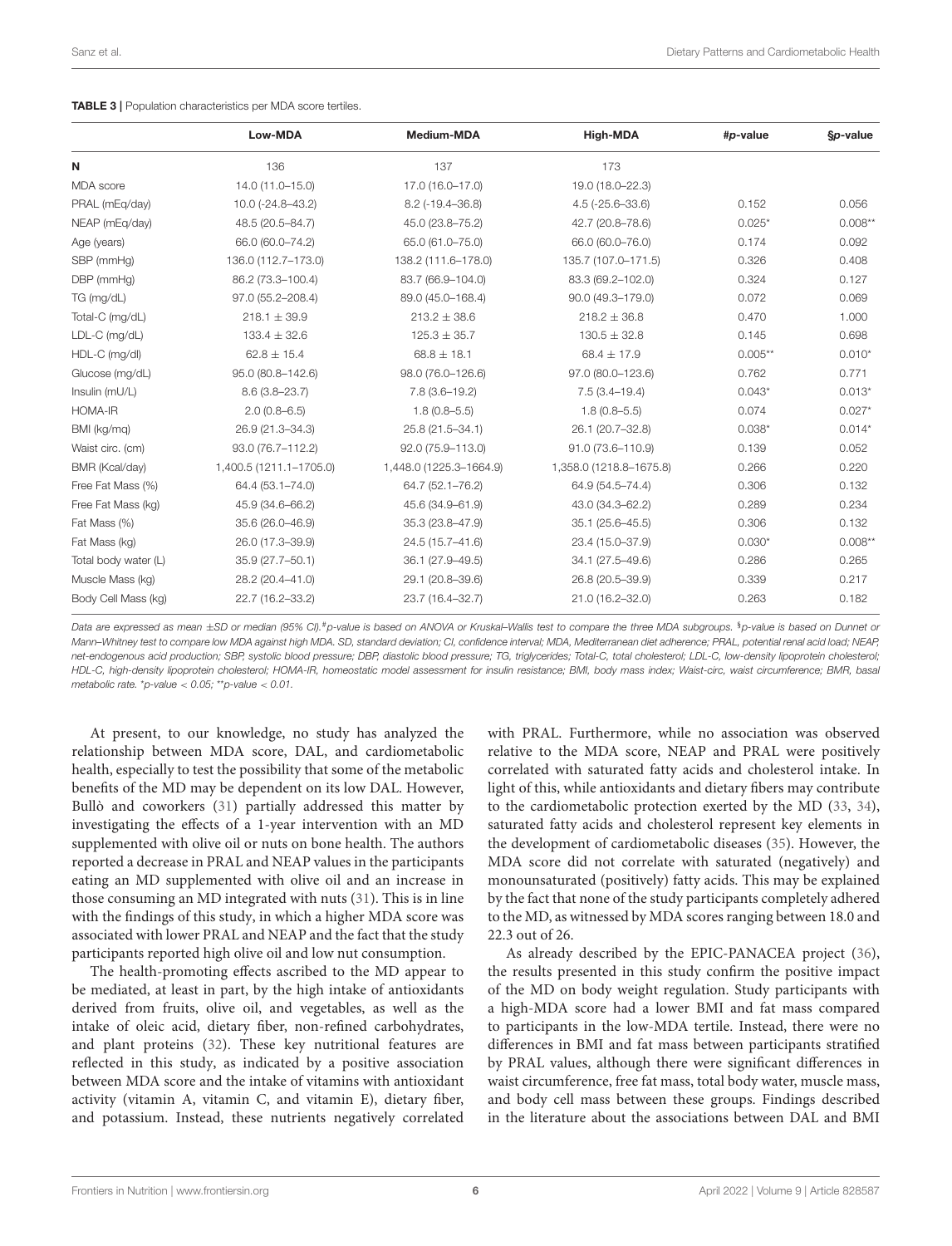<span id="page-6-0"></span>

|                      | <b>Alkaline-PRAL</b>    | <b>Neutral-PRAL</b>     | Light-PRAL              | <b>Strong-PRAL</b>      | #p-value     | §p-value     |
|----------------------|-------------------------|-------------------------|-------------------------|-------------------------|--------------|--------------|
| $\mathsf{N}$         | 111                     | 113                     | 112                     | 112                     |              |              |
| MDA-score            | 17.0 (13.0-21.4)        | 17.0 (13.0-21.3)        | 17.0 (12.7-20.0)        | $16.0(12.0 - 21.0)$     | $0.036*$     | $0.008**$    |
| PRAL                 | $-13.6$ (-36.6-4.0)-    | $1.8(-3.2 - 6.1)$       | 12.8 (7.9-17.2)         | 28.1 (18.3-62.7)        |              |              |
| <b>NEAP</b>          | 28.8 (16.6-41.3)        | 40.7 (30.9-54.9)        | 51.4 (39.1-78.4)        | 64.4 (42.1-104.6)       | $< 0.001***$ | $< 0.001***$ |
| Age (years)          | 65.0 (60.0-75.0)        | 66.0 (60.0-75.0)        | 66.0 (60.0-76.4)        | 66.0 (60.0-75.0)        | 0.732        | 0.900        |
| SBP (mmHq)           | 137,3 (106,9-169,4)     | 136,3 (112,4-170,3)     | 137,5 (107,0-179,4)     | 135,7 (112,9-177,4)     | 0.834        | 0.683        |
| DBP (mmHg)           | 85,0 (67,2-102,0)       | 87,0 (69,8-100,5)       | 83,3 (68,4-104,0)       | 83,8 (72, 1-103, 4)     | 0.643        | 0.887        |
| TG (mg/dL)           | 87,5 (53,0-171,2)       | 96,5 (46,4-180,3)       | 92,5 (53,6-179,0)       | 93,0 (53,4-199,8)       | 0.683        | 0.325        |
| Total-C (mg/dL)      | $224.2 \pm 38.4$        | $221.6 \pm 39.8$        | $214.0 \pm 36.6$        | $206.9 \pm 36.2$        | $0.003**$    | $0.002**$    |
| LDL-C (mg/dL)        | $134.3 \pm 35.5$        | $134.3 \pm 35.5$        | $128.0 \pm 30.0$        | $122.5 \pm 32.6$        | $0.026*$     | $0.027*$     |
| HDL-C (mg/dl)        | $70.4 \pm 17.0$         | $67.3 \pm 19.4$         | $66.4 \pm 16.7$         | $63.3 \pm 15.7$         | $0.027*$     | $0.008**$    |
| Glucose (mg/dL)      | 95.0 (76.8-117.6)       | 97.0 (81.4-133.6)       | 99.0 (82.5-122.5)       | $104.7 \pm 28.3$        | $0.011*$     | $0.002**$    |
| Insulin (mU/L)       | $7.7(3.5 - 18.2)$       | $7.3(4.3 - 19.0)$       | $8.6(3.2 - 21.2)$       | $8.2(3.3 - 25.0)$       | 0.618        | 0.406        |
| <b>HOMA IR</b>       | $1.8(0.8-4.9)$          | $1.7(1.0 - 6.2)$        | $2.1(0.8 - 5.9)$        | $2.1(0.7 - 7.3)$        | 0.057        | $0.020*$     |
| BMI (kg/mq)          | 26.0 (20.8-33.6)        | 26.0 (21.2-32.9)        | 26.3 (21.4-33.7)        | 26.5 (21.2-34.5)        | 0.743        | 0.770        |
| Waist circ. (cm)     | 90.0 (71.6-108.0)       | 92.0 (75.8-109.3)       | 94.0 (77.7-112.4)       | 92.0 (77.0-115.4)       | $0.011*$     | $0.010*$     |
| BMR (Kcal/die)       | 1,336.0 (1212.0-1642.6) | 1,390.0 (1227.5-1680.9) | 1,384.0 (1216.6-1746.6) | 1,458.4 (1213.9-1676.1) | $0.015*$     | $0.004**$    |
| Free fat mass (%)    | 64.3 (52.0-74.7)        | 65.9 (52.2-76.1)        | 63.8 (53.7-77.1)        | 65.9 (53.9-74.1)        | 0.553        | 0.464        |
| Free fat mass (kg)   | 41.9 (34.5-60.6)        | 43.8 (34.6-62.5)        | 44.8 (34.7-62.6)        | 49.7 (34.0-62.9)        | $0.015*$     | $0.004**$    |
| Fat mass (%)         | 35.7 (25.3-48.0)        | 34.1 (23.9-47.8)        | 36.2 (22.9-46.3)        | 34.2 (25.9-46.1)        | 0.553        | 0.464        |
| Fat mass (kg)        | 24.8 (15.7-40.0)        | 23.4 (15.7-38.6)        | 24.6 (14.0-38.8)        | 25.3 (16.7-42.1)        | 0.545        | 0.651        |
| Total body water (L) | 32.8 (27.6-48.4)        | 34.7 (27.7-50.0)        | 35.5 (27.8-50.1)        | 39.4 (27.2-49.6)        | $0.020*$     | $0.005**$    |
| Muscle mass (kg)     | 25.6 (20.5-38.6)        | 27.5 (20.6-40.0)        | 27.2 (20.5-42.5)        | $30.7(20.4 - 40.0)$     | $0.021*$     | $0.006**$    |
| Body cell Mass (kg)  | 20.4 (16.3-30.9)        | 22.1 (16.3-32.3)        | 21.6 (16.1-34.5)        | 24.5 (16.0-32.0)        | $0.026*$     | $0.002**$    |

Data are expressed as mean ±SD or median (95% CI). #p-value is based on ANOVA or Kruskal–Wallis test to compare the four PRAL subgroups. \$p-value is based on Dunnet or Mann–Whitney test to compare strong PRAL against basic PRAL. SD, standard deviation; CI, confidence interval; MDA, Mediterranean diet adherence; PRAL, potential renal acid load; NEAP, net-endogenous acid production; SBP, systolic blood pressure; DBP, diastolic blood pressure; TG, triglycerides; Total-C, total cholesterol; LDL-C, low-density lipoprotein cholesterol; HDL-C, high-density lipoprotein cholesterol; HOMA-IR, homeostatic model assessment for insulin resistance; BMI, body mass index; Waist-circ., waist circumference; BMR, basal metabolic rate. \*p-value  $<$  0.05; \*\*p-value  $<$  0.01; \*\*\*p-value  $<$  0.001.



<span id="page-6-1"></span>analyzed using Fisher's exact test. \*p-value < 0.05. MDA, Mediterranean diet adherence; PRAL, potential renal acid load; NEAP, net-endogenous acid production; MetS, metabolic syndrome.

are controversial. An umbrella review by Farhangi et al. [\(37\)](#page-9-29) reported either a positive, negative or no association between DAL and BMI. After analyzing all the data, they concluded that significant differences were observed only when participants were stratified by sex; higher BMI was associated with higher PRAL in women and with higher NEAP in men [\(37\)](#page-9-29). Nevertheless,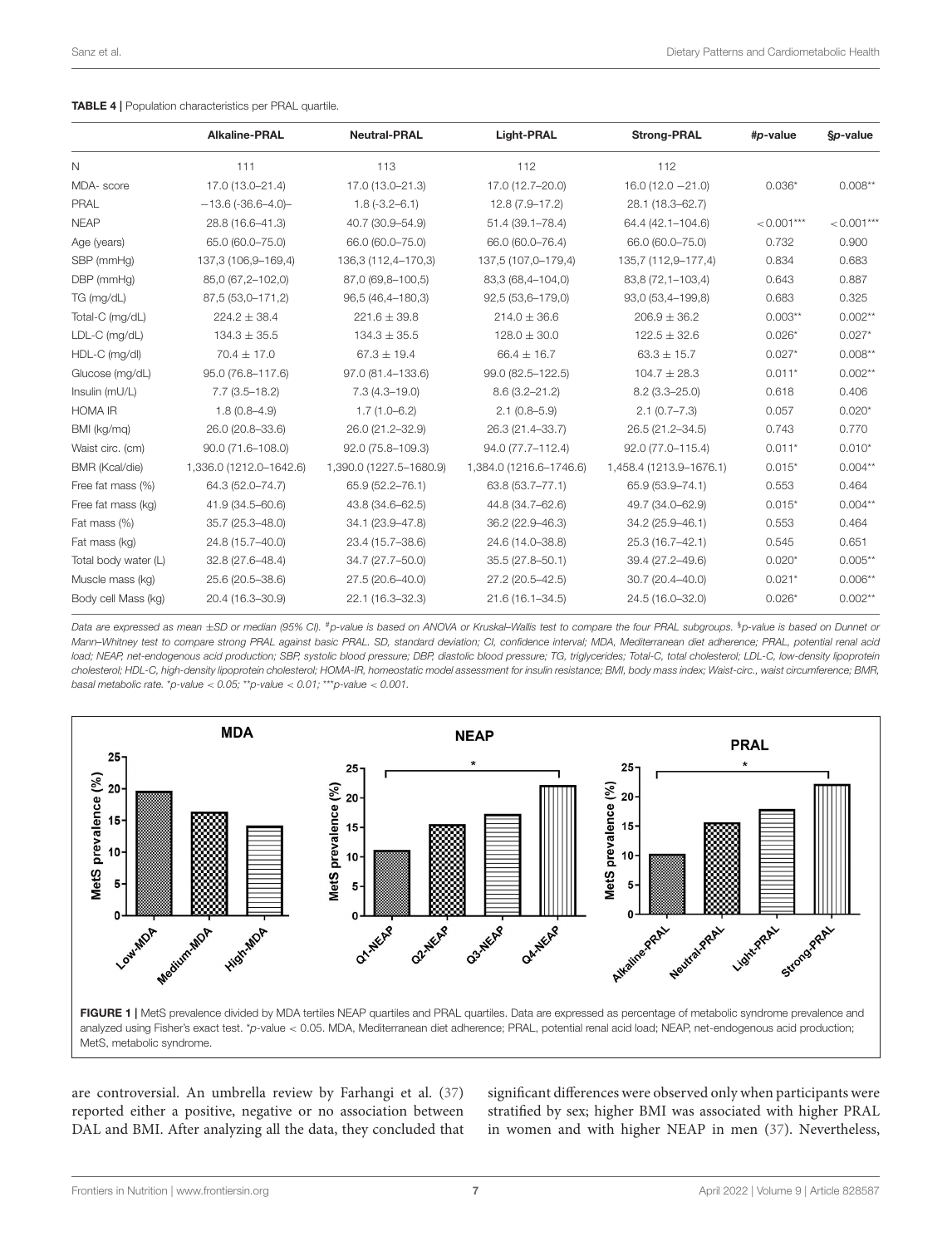<span id="page-7-0"></span>TABLE 5 | Cardiovascular risk scores per MDA score tertile and PRAL quartile.

|                                   | Low-MDA | <b>Medium-MDA</b>                                                 | High-MDA |       |       |                  | #p-value Sp-value Alkaline-PRAL Neutral-PRAL Light-PRAL Strong-PRAL #p-value Sp-value |                  |                |         |         |
|-----------------------------------|---------|-------------------------------------------------------------------|----------|-------|-------|------------------|---------------------------------------------------------------------------------------|------------------|----------------|---------|---------|
| <b>ASCVD</b><br><b>Risk Score</b> |         | 11.5 (3.1-31.6) 12.5 (2.8-35.9) 12.0 (2.9-35.0) 0.734             |          |       | 0.696 |                  | $9.5(5.3-16.3)$ 11.9 $(6.8-19.7)$ 12.2 $(6.4-18.3)$ 13.4 $(7.4-21.3)$ 0.061           |                  |                |         | $0.01*$ |
| European<br><b>SCORE</b>          |         | $3.4(1.1-13.3)$ $4.3(1.1-15.6)$ $3.9(1.0-14.9)$                   |          | 0.461 | 0.482 | $3.1(2.0 - 5.9)$ | $3.9(2.4 - 6.4)$                                                                      | $3.7(2.2 - 6.0)$ | $4.4(2.5-6.8)$ | 0.297   | 0.067   |
| <b>Score</b>                      |         | <b>Cuore Risk</b> $5.0(1.5-19.3)$ $5.6(1.2-16.4)$ $4.5(1.1-19.4)$ |          | 0.203 | 0.138 |                  | $3.6(2.2-7.6)$ $5.1(2.4-10.3)$ $5.1(2.4-10.7)$ $7.3(3.2-11.5)$                        |                  |                | $0.01*$ | $0.01*$ |

Data are expressed as median (95% CI). #p-value is based on Kruskal–Wallis test to compare the MDA or PRAL subgroups. <sup>§</sup>p-value is based on Mann–Whitney test to compare high MDA against low MDA or strong PRAL against alkaline PRAL. MDA, Mediterranean diet adherence; PRAL, potential renal acid load; ASCVD, atherosclerotic cardiovascular disease; SCORE, Systematic COronary Risk Evaluation. \*p-value < 0.05.

BMI is not a sufficient predictor of cardiometabolic outcomes as it does not take into consideration body composition nor fat distribution. In fact, differences in BMI may also reflect variations in fat-free mass and muscle mass, which increase in parallel with DAL and may be dependent on the higher protein intake. On the contrary, waist circumference represents a more accurate predictor of cardiometabolic health compared to BMI alone [\(38\)](#page-9-30). Not surprisingly, in fact, study participants in the highest PRAL quartile had higher waist circumference measures, which supports the potential association between a higher DAL and cardiometabolic diseases.

In agreement with a previous meta-analysis [\(39\)](#page-9-31), the results reported in this study revealed a better metabolic profile in participants with a higher MDA score. This was underlined by a lower HOMA-IR, suggesting an increase in insulin sensitivity and an improvement in the circulating levels of HDL cholesterol and triglycerides, albeit the latter did not reach statistical significance. Despite this, a higher MDA score was not associated with a reduction in the criteria for the diagnosis of MetS or MetS prevalence. On the contrary, the percentage of study participants with positive MetS diagnostic criteria, namely, circulating glucose, triglycerides levels, and blood pressure were higher in the strong PRAL group vs. the alkaline PRAL group, supporting the possibility that a higher DAL may impair metabolic health [\(16\)](#page-9-32). Similar results were obtained by analyzing NEAP quartiles and MetS prevalence. These results are in agreement with previous reports indicating similar associations between PRAL as well as NEAP and the prevalence of MetS in Iranian patients with type 2 diabetes [\(40\)](#page-9-33) and a cross-sectional Japanese study, in which higher NEAP values (PRAL was not calculated) were associated with an increased prevalence of MetS independently of sex, age, and BMI [\(17\)](#page-9-10). Contradictory results were described by Jafari et al. [\(41\)](#page-10-0) who observed an association between MetS prevalence and NEAP but not PRAL in a cohort of Iranian men. Instead, the other two Iranian studies reported no association between PRAL or NEAP and the MetS [\(42,](#page-10-1) [43\)](#page-10-2). Diverging results may be due to differences in dietary quality and/or genetic, sociodemographic, and behavioral characteristics of the population. Furthermore, the lack of association between MDA and decrease in MetS prevalence may be dependent on the fact that the diet of the study cohort, including for the individuals with a higher MDA score, was not always strictly in line with the MD pyramid, as already described.

In this study, higher PRAL and NEAP values were associated with a heightened CV risk regardless of the risk score used. Similar results were reported in the only study conducted to date [\(44\)](#page-10-3). Regarding the MDA score, instead, no association with CV risk was observed. However, this is surprising, especially considering this dietary pattern being widely demonstrated to exert protective effects against major CV events [\(7\)](#page-9-1). The reason for this discrepancy may be dependent on the fact that this study was not a strict dietary intervention, but it is based on food frequency questionnaires and by the fact that the recommendations set by the MD pyramid were not always followed by a large portion of the study population, as in the case of red meat consumption. Furthermore, while a Mediterranean diet supplemented with nuts has previously been shown to increase DAL compared to an MD supplemented with olive oil [\(31\)](#page-9-23), it still exerted a protective effect against CV events [\(7\)](#page-9-1). This suggests that despite DAL being associated with CV risk, alone it is not sufficient to explain CV risk. Instead, CV risk is more likely to depend upon overall diet quality. In fact, in this study, a higher DAL was positively associated with the intake of total lipids, saturated fatty acids, cholesterol, and sodium, with all these nutrients being linked with an increase in CV risk [\(45\)](#page-10-4). Thus, in this study, a low DAL may represent an indicator of healthier dietary choices linked with better cardiometabolic health. This is in agreement with the metabolically detrimental effects of the Western diet, which, in fact, is a highly acidogenic dietary pattern [\(16,](#page-9-32) [46\)](#page-10-5).

The results described here allow various reflections. First, it is possible to state that adherence to the MD, measured as the frequency of food consumption without considering the number of nutrients ingested, does not reflect MetS prevalence nor CV risk. An increase in the predictive power could be given by considering not only the diet but also other parameters associated with the Mediterranean lifestyle, such as culinary, social, and physical activity habits. An example of this is the MEDLIFE index, developed by Sotos-Prieto et al. [\(47\)](#page-10-6) which includes fifteen items relative to food consumption; seven items about traditional Mediterranean dietary habits; and six items about physical activity, rest, and social interactions.

Second, especially when assessed by PRAL, DAL was associated with worse indices of metabolic and CV prognosis. Positive linear associations of PRAL and pathological conditions are described in literature except in a studio by Xu et al.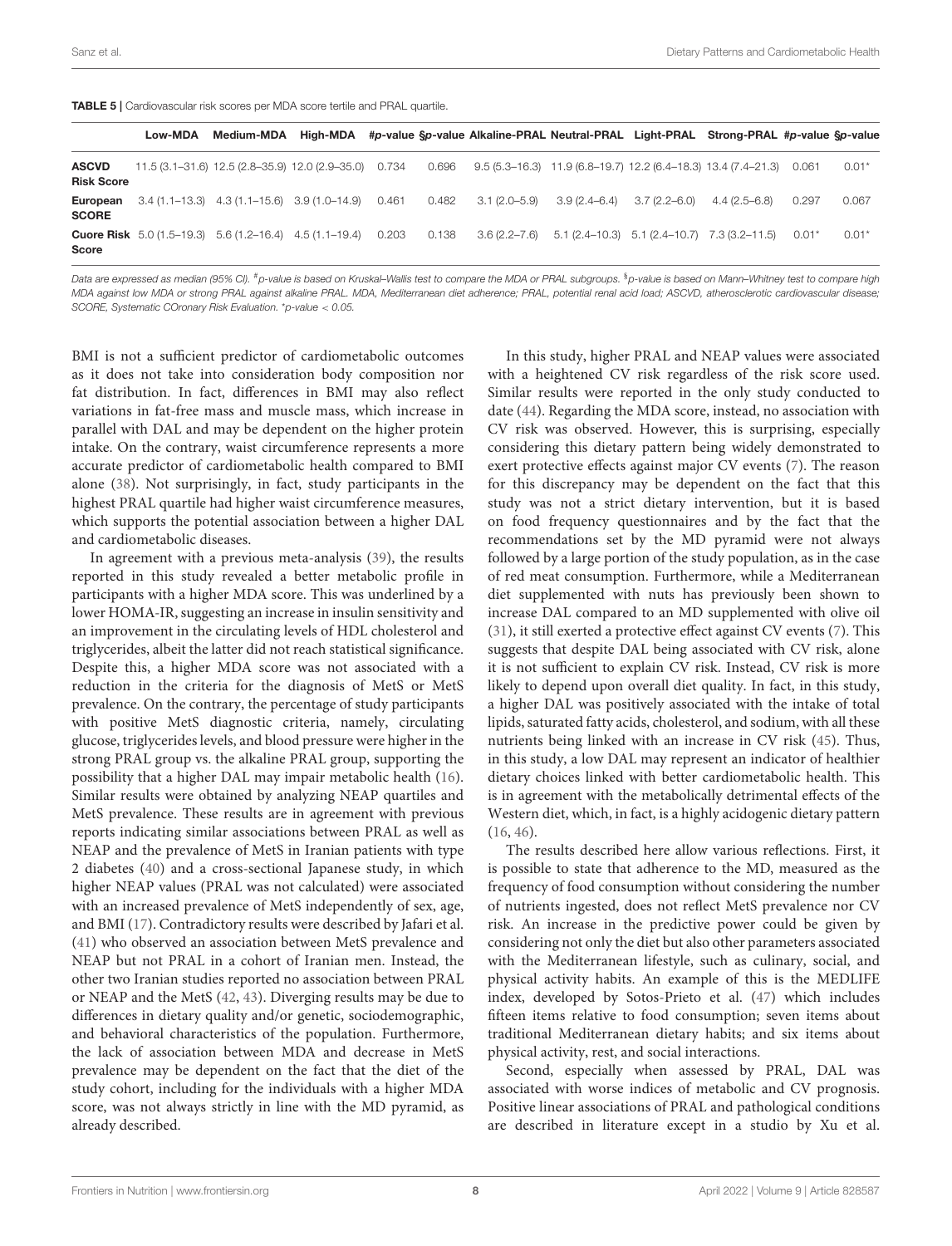[\(48\)](#page-10-7) in which a modest non-linear U-shaped relation between mortality rates and PRAL was found, with a worse prognosis for both dietary acid and alkali excess. However, in this study, alkaline PRAL values are lower than values observed in this study (minimal values of PRAL were −111 and −41.9 mEq/day, respectively). Therefore, the present results could not exclude potential negative effects of alkali excess in the diet.

This study has several strengths. First, the MDA score, PRAL, and NEAP were estimated based on questionnaires and algorithms administered or calculated by trained interviewers and not self-administered questionnaires as reported in other studies. Second, DAL was assessed by two tools (PRAL and NEAP), while the CV risk score was calculated by 3 different validated algorithms, and the results were similar. Third, participants comprised a relatively large and well-characterized population. Fourth, to the best of our knowledge, this was the first study to investigate the relationship between indices of metabolic and CV health and dietary parameters, namely MDA score and DAL.

This study also presents some limitations, which need to be taken into consideration. First, the lack of consensus on how to assess MDA made it difficult to compare the present results with previously published studies reporting on MDA scores. In fact, there are almost 30 scores based on different food frequency questionnaires to assess MDA [\(49\)](#page-10-8). PRAL and NEAP are calculated by a mathematical equation using levels of nutrients estimated with software (Winfood) using the average of the two 24-h recalls.

#### **CONCLUSION**

There is no doubt that the MD pattern is associated with lower CV risk, but the MDA score calculated using food frequency did not correlate with metabolic and CV state defined as the prevalence of MetS and estimated CV risk. Instead, DAL values, especially those assessed using PRAL computed from 24-h recalls, more closely relate to a cardiometabolic health state.

#### DATA AVAILABILITY STATEMENT

The raw data supporting the conclusions of this article will be made available by the authors upon reasonable request.

# ETHICS STATEMENT

The study involving human participants was approved by National Ethical Committee of the Slovenian Ministry of Health and reviewed and approved by Comitato Etico di Area Vasta Emilia Centro (CE-AVEC). The participants provided their written informed consent to participate in this study.

## AUTHOR CONTRIBUTIONS

JS and AP: design of the study and data analysis. JS, SC, EC, RS, and FGDG: acquisition of data. JS, DS, and AP: data interpretation. JS and DS: drafting of the article. GB, SL, BS, RP, and AP: critical revision of the article. All authors read and approved the final manuscript.

# FUNDING

This study was a part of the research project Physical Activity and Nutrition for Quality Aging (PANGeA), supported by a grant from the Cross-border Cooperation Program Slovenia, Italy 2007–2013, grant number 042-2/2009.

# ACKNOWLEDGMENTS

We would like to thank the participants in the study for their time and effort to ensure the success of the project. We acknowledge the excellent assistance of the research team of the PANGeA mass measurement (Italy—University of Ferrara: Edoardo dalla Nora, Gloria Brombo, Cecilia Soavi, Elettra Mantovani, Mario Luca Morieri, Maria Agata Miselli, and Daniela Francesconi; University of Udine: Giovanelli Nicola, Mirco Floreani, Martina Arteni, Alberto Botter, and Desy Salvadego; University of Trieste: Mariella Sturma, Giuseppe Castiglia, Marcello Tence, Greta del Fabbro, Sara Mazzucco, and Paolo de Colle; Slovena—Science and Research Centre of Koper: Uroš Marušič, Matej Plevnik, Saša Pišot, Dorjana Zerbo, Nina Mohorko, and Petra Dolenc; General Hospital of Isola: Mladen Gasparini; National Institute for Public Health; Mojca Gabrijelčič Blenkuš). Additionally, we thank the entire staff for their help and logistic support and many other researchers and colleagues from different institutes and different countries who contributed to the smooth undertaking of the study.

#### SUPPLEMENTARY MATERIAL

<span id="page-8-4"></span>The Supplementary Material for this article can be found [online at: https://www.frontiersin.org/articles/10.3389/fnut.2022.](https://www.frontiersin.org/articles/10.3389/fnut.2022.828587/full#supplementary-material) 828587/full#supplementary-material

# **REFERENCES**

- <span id="page-8-0"></span>1. Brown WV, Fujioka K, Wilson PW, Woodworth KA. Obesity: why be concerned? Am J Med[. \(2009\) 122:S4–11. doi: 10.1016/j.amjmed.](https://doi.org/10.1016/j.amjmed.2009.01.002) 2009.01.002
- <span id="page-8-1"></span>2. Friedrich MJ. Global obesity epidemic worsening. JAMA. (2017) 318:603. doi: [10.1001/jama.2017.10693](https://doi.org/10.1001/jama.2017.10693)
- <span id="page-8-2"></span>3. Eckel RH, Grundy SM, Zimmet PZ. The metabolic syndrome. Lancet. (2005) 365:1415–28. doi: [10.1016/S0140-6736\(05\)66378-7](https://doi.org/10.1016/S0140-6736(05)66378-7)
- <span id="page-8-3"></span>4. Tindall AM, Petersen KS, Skulas-Ray AC, Richter CK, Proctor DN, Kris-Etherton PM. Replacing saturated fat with walnuts or vegetable oils improves central blood pressure and serum lipids in adults at risk for cardiovascular disease: a randomized controlled-feeding trial. J Am Heart Assoc. (2019) 8:e011512. doi: [10.1161/JAHA.118.011512](https://doi.org/10.1161/JAHA.118.011512)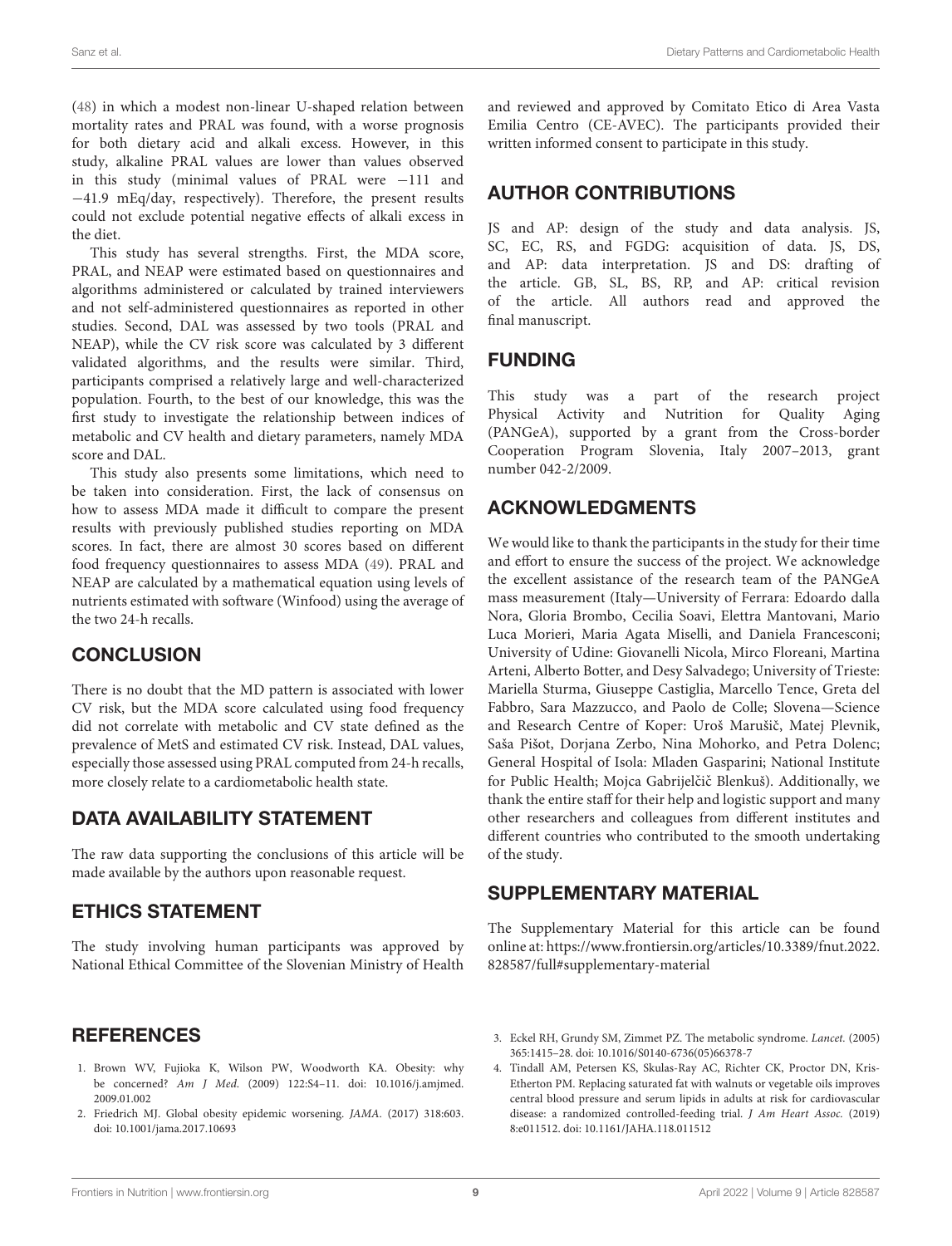- 5. Sergi D, Williams LM. Potential relationship between dietary long-chain saturated fatty acids and hypothalamic dysfunction in obesity. Nutr Rev. (2020) 78:261–77. doi: [10.1093/nutrit/nuz056](https://doi.org/10.1093/nutrit/nuz056)
- <span id="page-9-0"></span>6. Machado PP, Steele EM, Levy RB, da Costa Louzada ML, Rangan A, Woods J, et al. Ultra-processed food consumption and obesity in the Australian adult population. Nutr Diabetes. [\(2020\) 10:39. doi: 10.1038/s41387-020-0](https://doi.org/10.1038/s41387-020-00141-0) 0141-0
- <span id="page-9-1"></span>7. Estruch R, Ros E, Salas-Salvado J, Covas MI, Corella D, Aros F, et al. Primary prevention of cardiovascular disease with a mediterranean diet. N Engl J Med. (2013) 368:1279–90. doi: [10.1056/NEJMoa1200303](https://doi.org/10.1056/NEJMoa1200303)
- <span id="page-9-2"></span>8. Lotfi K, Saneei P, Hajhashemy Z, Esmaillzadeh A. Adherence to the mediterranean diet, five-year weight change, and risk of overweight and obesity: a systematic review and dose-response meta-analysis of prospective cohort studies. Adv Nutr. (2021) 13:152–66. doi: [10.1093/advances/nmab092](https://doi.org/10.1093/advances/nmab092)
- <span id="page-9-3"></span>9. Bach-Faig A, Berry EM, Lairon D, Reguant J, Trichopoulou A, Dernini S, et al. Mediterranean diet pyramid today. science and cultural updates. Public Health Nutr. (2011) 14:2274–84. doi: [10.1017/S1368980011002515](https://doi.org/10.1017/S1368980011002515)
- <span id="page-9-4"></span>10. Saura-Calixto F, Goni I. Definition of the mediterranean diet based on bioactive compounds. Crit Rev Food Sci Nutr. (2009) 49:145–52. doi: [10.1080/10408390701764732](https://doi.org/10.1080/10408390701764732)
- <span id="page-9-5"></span>11. Vilarnau C, Stracker DM, Funtikov A, da Silva R, Estruch R, Bach-Faig A. Worldwide adherence to mediterranean diet between 1960 and 2011. Eur J Clin Nutr. (2019) 72:83–91. doi: [10.1038/s41430-018-0313-9](https://doi.org/10.1038/s41430-018-0313-9)
- <span id="page-9-6"></span>12. Cordain L, Eaton SB, Sebastian A, Mann N, Lindeberg S, Watkins BA, et al. Origins and evolution of the western diet: health implications for the 21st century. Am J Clin Nutr. (2005) 81:341–54. doi: [10.1093/ajcn.81.2.341](https://doi.org/10.1093/ajcn.81.2.341)
- <span id="page-9-7"></span>13. Parohan M, Sadeghi A, Nasiri M, Maleki V, Khodadost M, Pirouzi A, et al. Dietary acid load and risk of hypertension: a systematic review and doseresponse meta-analysis of observational studies. Nutr Metab Cardiovasc Dis. (2019) 29:665–75. doi: [10.1016/j.numecd.2019.03.009](https://doi.org/10.1016/j.numecd.2019.03.009)
- <span id="page-9-8"></span>14. Dehghan P, Abbasalizad Farhangi M. Dietary acid load, blood pressure, fasting blood sugar and biomarkers of insulin resistance among adults: findings from an updated systematic review and meta-analysis. Int J Clin Pract. (2020) 74:e13471. doi: [10.1111/ijcp.13471](https://doi.org/10.1111/ijcp.13471)
- <span id="page-9-9"></span>15. Xu H, Jia T, Huang X, Riserus U, Cederholm T, Arnlov J, et al. Dietary acid load, insulin sensitivity and risk of type 2 diabetes in communitydwelling older men. Diabetologia. [\(2014\) 57:1561–8. doi: 10.1007/s00125-](https://doi.org/10.1007/s00125-014-3275-z) 014-3275-z
- <span id="page-9-32"></span>16. Williams RS, Kozan P, Samocha-Bonet D. The role of dietary acid load and mild metabolic acidosis in insulin resistance in humans. Biochimie. (2016) 124:171–7. doi: [10.1016/j.biochi.2015.09.012](https://doi.org/10.1016/j.biochi.2015.09.012)
- <span id="page-9-10"></span>17. Arisawa K, Katsuura-Kamano S, Uemura H, Tien NV, Hishida A, Tamura T, et al. Association of dietary acid load with the prevalence of metabolic syndrome among participants in baseline survey of the japan multi-institutional collaborative cohort study. Nutrients. (2020) 12:1605. doi: [10.3390/nu12061605](https://doi.org/10.3390/nu12061605)
- <span id="page-9-11"></span>18. Martin-Pelaez S, Fito M, Castaner O. Mediterranean diet effects on type 2 diabetes prevention, disease progression, and related mechanisms. a review. Nutrients. (2020) 12:2236. doi: [10.3390/nu12082236](https://doi.org/10.3390/nu12082236)
- 19. Hershey MS, Sotos-Prieto M, Ruiz-Canela M, Christophi CA, Moffatt S, Martinez-Gonzalez MA, et al. The mediterranean lifestyle (MEDLIFE) index and metabolic syndrome in a non-mediterranean working population. Clin Nutr. (2021) 40:2494–503. doi: [10.1016/j.clnu.2021.03.026](https://doi.org/10.1016/j.clnu.2021.03.026)
- <span id="page-9-12"></span>20. Martinez-Gonzalez MA, Gea A, Ruiz-Canela M. The mediterranean diet and cardiovascular health. Circ Res. (2019) 124:779–98. doi: [10.1161/CIRCRESAHA.118.313348](https://doi.org/10.1161/CIRCRESAHA.118.313348)
- <span id="page-9-13"></span>21. Remer T, Dimitriou T, Manz F. Dietary potential renal acid load and renal net acid excretion in healthy, free-living children and adolescents. Am J Clin Nutr. (2003) 77:1255–60. doi: [10.1093/ajcn/77.5.1255](https://doi.org/10.1093/ajcn/77.5.1255)
- <span id="page-9-14"></span>22. Frassetto LA, Todd KM, Morris RC, Sebastian A. Estimation of net endogenous noncarbonic acid production in humans from diet potassium and protein contents. Am J Clin Nutr. (1998) 68:576–83. doi: [10.1093/ajcn/68.3.576](https://doi.org/10.1093/ajcn/68.3.576)
- <span id="page-9-15"></span>23. Lukaski HC, Johnson PE, Bolonchuk WW, Lykken GI. Assessment of fat-free mass using bioelectrical impedance measurements of the human body. Am J Clin Nutr. (1985) 41:810–7. doi: [10.1093/ajcn/41.4.810](https://doi.org/10.1093/ajcn/41.4.810)
- <span id="page-9-16"></span>24. Passaro A, Soavi C, Marusic U, Rejc E, Sanz JM, Morieri ML, et al. Computerized cognitive training and brain derived neurotrophic factor

during bed rest: mechanisms to protect individual during acute stress. Aging. (2017) 9:393–407. doi: [10.18632/aging.101166](https://doi.org/10.18632/aging.101166)

- <span id="page-9-17"></span>25. Friedewald WT, Levy RI, Fredrickson DS. Estimation of the concentration of low-density lipoprotein cholesterol in plasma, without use of the preparative ultracentrifuge. Clin Chem. (1972) 18:499–502. doi: [10.1093/clinchem/18.6.499](https://doi.org/10.1093/clinchem/18.6.499)
- <span id="page-9-18"></span>26. Grundy SM, Brewer HB, Cleeman JI, Smith SC, Lenfant C, American Heart Association, et al. Definition of metabolic syndrome: report of the national heart, lung, and blood institute/American heart association conference on scientific issues related to definition. Circulation. (2004) 109:433–8. doi: [10.1161/01.CIR.0000111245.75752.C6](https://doi.org/10.1161/01.CIR.0000111245.75752.C6)
- <span id="page-9-19"></span>27. Goff DC, Lloyd-Jones DM, Bennett G, Coady S, D'Agostino RB, Gibbons R, et al. 2013 ACC/AHA guideline on the assessment of cardiovascular risk: a report of the American college of cardiology/American heart association task force on practice guidelines. Circulation. (2014) 129:S49–73. doi: [10.1161/01.cir.0000437741.48606.98](https://doi.org/10.1161/01.cir.0000437741.48606.98)
- <span id="page-9-20"></span>28. Conroy RM, Pyorala K, Fitzgerald AP, Sans S, Menotti A, De Backer G, et al. Estimation of ten-year risk of fatal cardiovascular disease in Europe: the SCORE project. Eur Heart J. (2003) 24:987–1003. doi: [10.1016/S0195-668X\(03\)00114-3](https://doi.org/10.1016/S0195-668X(03)00114-3)
- <span id="page-9-21"></span>29. Donfrancesco C, Palmieri L, Cooney MT, Vanuzzo D, Panico S, Cesana G, et al. Italian cardiovascular mortality charts of the CUORE project: are they comparable with the SCORE charts? Eur J Cardiovasc Prev Rehabil. (2010) 17:403–9. doi: [10.1097/HJR.0b013e328334ea70](https://doi.org/10.1097/HJR.0b013e328334ea70)
- <span id="page-9-22"></span>30. Palmieri L, Panico S, Vanuzzo D, Ferrario M, Pilotto L. La valutazione del rischio cardiovascolare globale assoluto: il punteggio individuale del Progetto CUORE. Annali dell'Istituto superiore di sanità. (2004) 40:393–9.
- <span id="page-9-23"></span>31. Bullo M, Amigo-Correig P, Marquez-Sandoval F, Babio N, Martinez-Gonzalez MA, Estruch R, et al. Mediterranean diet and high dietary acid load associated with mixed nuts: effect on bone metabolism in elderly subjects. J Am Geriatr Soc. (2009) 57:1789–98. doi: [10.1111/j.1532-5415.2009.02481.x](https://doi.org/10.1111/j.1532-5415.2009.02481.x)
- <span id="page-9-24"></span>32. Chatzianagnostou K, Del Turco S, Pingitore A, Sabatino L, Vassalle C. The mediterranean lifestyle as a non-pharmacological and natural antioxidant for healthy aging. Antioxidants. (2015) 4:719–36. doi: [10.3390/antiox4040719](https://doi.org/10.3390/antiox4040719)
- <span id="page-9-25"></span>33. Vatner SF, Zhang J, Oydanich M, Berkman T, Naftalovich R, Vatner DE. Healthful aging mediated by inhibition of oxidative stress. Ageing Res Rev. (2020) 64:101194. doi: [10.1016/j.arr.2020.101194](https://doi.org/10.1016/j.arr.2020.101194)
- <span id="page-9-26"></span>34. Buil-Cosiales P, Toledo E, Salas-Salvado J, Zazpe I, Farras M, Basterra-Gortari FJ, et al. Association between dietary fibre intake and fruit, vegetable or whole-grain consumption and the risk of CVD: results from the PREvencion con DIeta MEDiterranea (PREDIMED) trial. Br J Nutr. (2016) 116:534–46. doi: [10.1017/S0007114516002099](https://doi.org/10.1017/S0007114516002099)
- <span id="page-9-27"></span>35. Zock PL, Blom WA, Nettleton JA, Hornstra G. Progressing insights into the role of dietary fats in the prevention of cardiovascular disease. Curr Cardiol Rep. (2016) 18:111. doi: [10.1007/s11886-016-0793-y](https://doi.org/10.1007/s11886-016-0793-y)
- <span id="page-9-28"></span>36. Romaguera D, Norat T, Vergnaud AC, Mouw T, May AM, Agudo A, et al. Mediterranean dietary patterns and prospective weight change in participants of the EPIC-PANACEA project. Am J Clin Nutr. (2010) 92:912– 21. doi: [10.3945/ajcn.2010.29482](https://doi.org/10.3945/ajcn.2010.29482)
- <span id="page-9-29"></span>37. Abbasalizad Farhangi M, Nikniaz L, Nikniaz Z. Higher dietary acid load potentially increases serum triglyceride and obesity prevalence in adults: an updated systematic review and meta-analysis. PLoS ONE. (2019) 14:e0216547. doi: [10.1371/journal.pone.0216547](https://doi.org/10.1371/journal.pone.0216547)
- <span id="page-9-30"></span>38. Klein S, Allison DB, Heymsfield SB, Kelley DE, Leibel RL, Nonas C, et al. Waist circumference and cardiometabolic risk: a consensus statement from shaping America's health: association for weight management and obesity prevention; NAASO, the obesity society; the American society for nutrition; and the American diabetes association. Diabetes Care. (2007) 30:1647–52. doi: [10.2337/dc07-9921](https://doi.org/10.2337/dc07-9921)
- <span id="page-9-31"></span>39. Bakaloudi DR, Chrysoula L, Kotzakioulafi E, Theodoridis X, Chourdakis M. Impact of the level of adherence to mediterranean diet on the parameters of metabolic syndrome: a systematic review and meta-analysis of observational studies. Nutrients. (2021) 13:1514. doi: [10.3390/nu13051514](https://doi.org/10.3390/nu13051514)
- <span id="page-9-33"></span>40. Iwase H, Tanaka M, Kobayashi Y, Wada S, Kuwahata M, Kido Y, et al. Lower vegetable protein intake and higher dietary acid load associated with lower carbohydrate intake are risk factors for metabolic syndrome in patients with type 2 diabetes: post-hoc analysis of a cross-sectional study. J Diabetes Investig. (2015) 6:465–72. doi: [10.1111/jdi.12326](https://doi.org/10.1111/jdi.12326)